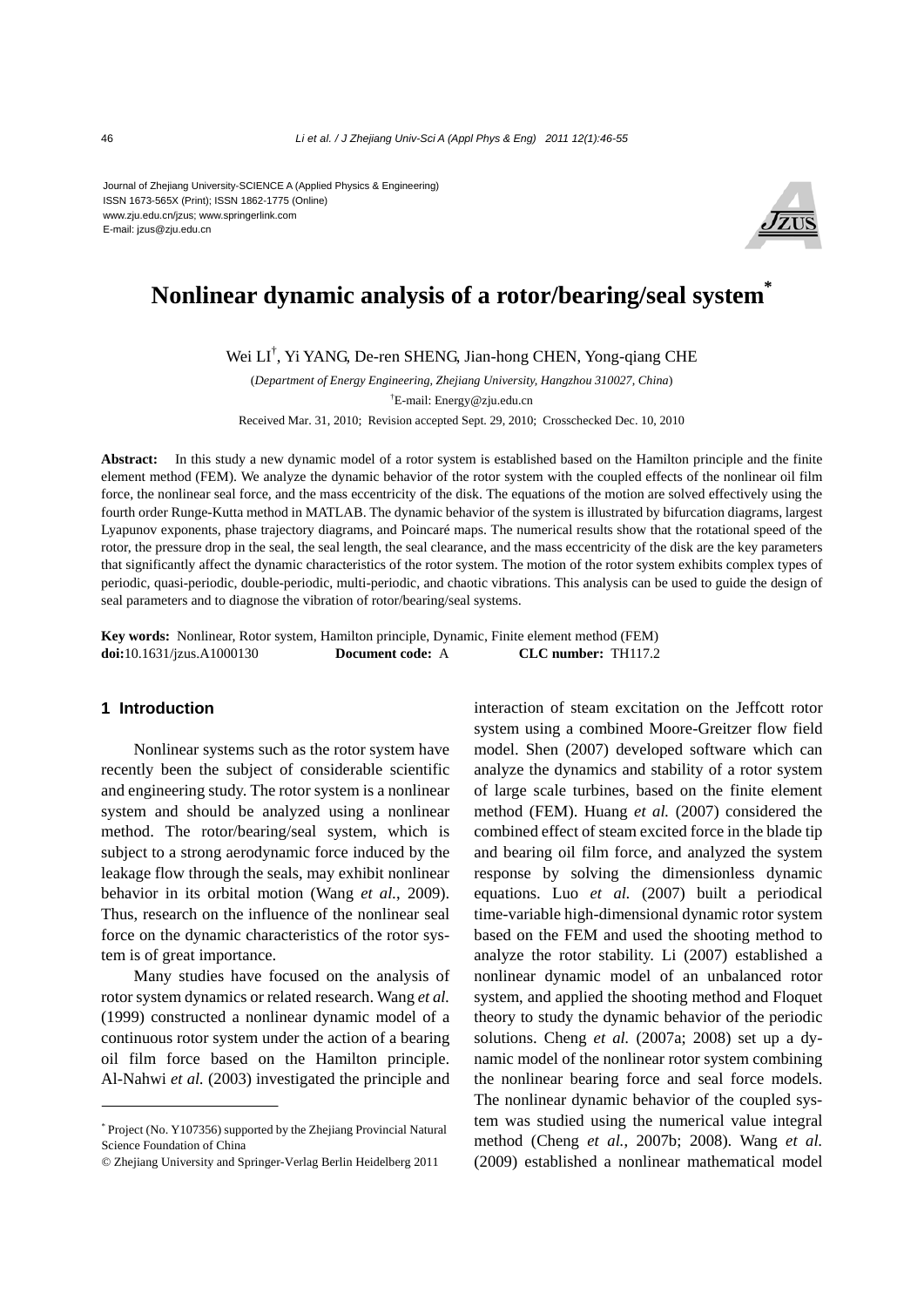for orbital motion of the rotor system under the influence of leakage flow through an interlocking seal. Particular attention was placed on the serpentine flow path by spatially separating the aerodynamic force on the rotor surface into the seal clearance and the cavity volume. Chang-Jian and Chen (2006a; 2006b; 2007a; 2007b) and Chang-Jian (2010a; 2010b) presented a series of papers about a rotor supported by journal bearings under nonlinear suspension or combined with a rub-impact effect, a turbulent effect and a micropolar lubricant. Wang and Wang (2010) analyzed the nonlinear coupling vibration and bifurcation of a high-speed centrifugal compressor with a labyrinth seal and two air film journal bearings. They presented bifurcation diagrams for transverse motion of the rotor with the parameters of rotation speed and the pressure drop of the seal.

Though the previous studies emphasized the dynamic behavior of the rotor system, no nonlinear model of the rotor/bearing/seal system with the coupled effects of the nonlinear oil film force and the seal force based on the Hamilton principle was developed. In this paper, a new dynamic model of the rotor/ bearing/seal system is established based on the Hamilton principle and FEM, considering the coupled effects of the nonlinear oil film force, the nonlinear seal force, and the mass eccentricity of the disk. The equations of motion are solved using the fourth order Runge-Kutta method. The dynamic behaviors of this rotor system are illustrated by bifurcation diagrams, Lyapunov exponents, phase trajectory diagrams, and Poincaré maps. In addition, this study focuses specifically on the effect of the rotational speed of the rotor, the pressure drop in the seal, the seal length and clearance, and the mass eccentricity of the disk.

# **2 Mathematical model of the rotor/bearing/ seal system**

In this section, a new nonlinear model of a rotor/ bearing/seal system is established based on the Hamilton principle and FEM. Fig. 1 is a schematic of a simplified geometric model for a rotor/bearing/seal system, which is modeled as a rigid Jeffcott rotor system. The seal force acts on the disk, and two oil film forces act on each end of the rotor.



**Fig. 1 Sketch map of a rotor/bearing/seal system**   $L_R$  is the length of rotor,  $d_d$  is the diameter of the disk, *d* is the diameter of the shaft, and  $b_d$  is the width of the disk

Firstly, based on the Timoshenko theory (Zeng, 2004), the finite element model of the rotor/bearing/ seal system can be established as shown in Fig. 2. There are a total of four shaft units and five nodes. Each node has four degrees of freedom including two rotational displacements and two translational displacements. The disk mass acts at node 3 as a concentrated mass, nodes 1 and 5 are journal bearings, and nodes 2 and 4 are at points at one quarter and three quarters, respectively, of the length of the rotor.



**Fig. 2 Finite element model of a rotor system**   $m_d$  is the disk mass;  $F_{\alpha x}$  and  $F_{\alpha y}$  are the oil film forces in the *x* and *y* directions, respectively;  $F_{sx}$  and  $F_{sy}$  are the seal film forces in the *x* and *y* directions, respectively

Then the kinetic and potential energy equations of the shaft units and the disk will be derived using the projected angle method. The fixed coordinate system *O-xyz* can be established with the disk center *O* as the origin. When there is no disk deformation caused by the disturbance, the center axis of the disk is along the *z* axis. When the barycenter of the disk deviates from the origin point *O*, a rotary coordinate system *O*-*ξηζ* can be established, with *ζ* axis as the center axis of the disk, and an angle  $\theta$  with the positive *z* axis (Fig. 3). The angular displacements  $\theta_x$  and  $\theta_y$  are defined as the angles between the *z* axis and the projection of the *ζ* axis onto the *xz* and *yz* planes, respectively. Let line *OP* be perpendicular to the *zζ* plane from point *O*. The coordinate system *O*-*ξηζ* can be obtained by first rotating around *OP* by angle *θ* from the *O-xyz* system,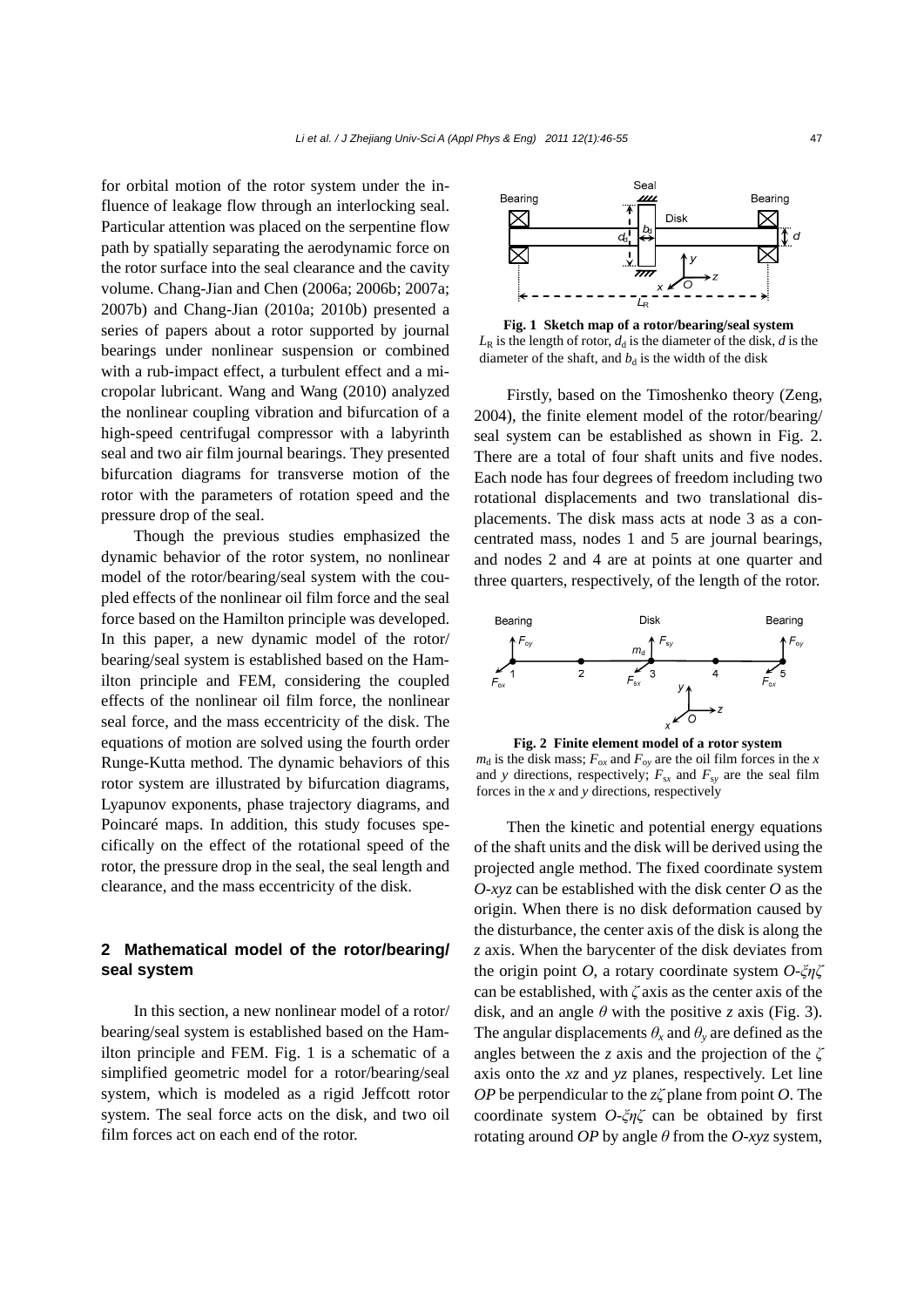and then rotating around  $\zeta$  axis by angle  $\phi$ , where  $\phi$  is the disk rotation angle.



**Fig. 3 Sketch map of the rotary coordinate**

The kinetic energy  $T_s$  and the strain energy  $U_s$  of the shaft units can be expressed as follows (Zhang, 1990):

$$
T_{s} = \int_{0}^{l} \frac{1}{2} \rho \Big\{ A(\dot{x}^{2} + \dot{y}^{2}) + I_{d} (\dot{\theta}_{x}^{2} + \dot{\theta}_{y}^{2}) + I_{p} \Big[ \Omega^{2} + \Omega (\dot{\theta}_{x} \theta_{y} - \dot{\theta}_{y} \theta_{x}) \Big] \Big\} ds,
$$
\n(1)

$$
U_s = \int_0^l \frac{1}{2} \left\{ EI \left[ (\theta'_x)^2 + (\theta'_y)^2 \right] + kGA \left[ (\theta_y - x')^2 + (\theta_x + y')^2 \right] \right\} ds,
$$
\n(2)

where  $x' = \frac{\partial x}{\partial x}$ ,  $y' = \frac{\partial x}{\partial s}, \quad y' = \frac{\partial y}{\partial s}, \quad \theta'_x = \frac{\partial \theta_x}{\partial s}, \quad \theta'_y = \frac{\partial \theta_y}{\partial s},$ θ θ  $y' = \frac{\partial \theta_y}{\partial s}, \ \rho \text{ is}$ 

the material density, *l* is the length of the shaft unit, *x* and *y* are the translational displacements in the *x* and *y* directions, respectively,  $\theta_x$  and  $\theta_y$  are the rotational displacements in the *x* and *y* directions, respectively, *Ω* is the rotational speed, *A* is the sectional area of the shaft unit,  $E$  is Young's modulus of elasticity,  $I_d$  is the diametric inertia moment of the shaft unit,  $I_p$  is the polar inertia moment of the shaft unit, *k* is the shape factor, and *G* is the shear modulus.

The kinetic energy of the disk can be written as

$$
T_{d} = \frac{1}{2} m_{d} (\dot{x}^{2} + \dot{y}^{2}) + \frac{1}{2} J_{d} (\dot{\theta}_{x}^{2} + \dot{\theta}_{y}^{2})
$$
  
+ 
$$
\frac{1}{2} J_{p} \Big[ \Omega^{2} + \Omega (\dot{\theta}_{x} \theta_{y} - \dot{\theta}_{y} \theta_{x}) \Big],
$$
 (3)

where  $m_d$  is the disk mass,  $J_d$  is the diametric rotary inertia of the disk, and  $J_p$  is the polar rotary inertia of the disk.

The work caused by the nonconservative forces is expressed as follows:

$$
W = \sum_{i=1}^{n} F_i q_i, \qquad (4)
$$

where  $F_i$  is the nonconservative force, such as the seal force, the oil-film force, and the mass eccentricity force, and  $q_i$  is the displacement under the force  $F_i$ .

The Hamilton principle states that, during the true evolution of a conservative holonomic system, the variation of the Hamilton action equals 0 (Mei and Liu, 1987). This can be written as

$$
\delta S = \delta \int_{t_0}^{t_1} L dt = \delta \int_{t_0}^{t_1} (T - U) dt = 0, \tag{5}
$$

where  $t_0$  and  $t_1$  are the times at the beginning and the end, respectively, of a time step, *L* is the Lagrangian function, *T* is the kinetic energy of the system, and *U* is the potential energy of the rotor system.

For a general holonomic system, the extended Hamilton principle can be expressed as

$$
\delta \int_{t_0}^{t_1} (T - U + W) dt = 0.
$$
 (6)

For a rotor/bearing/seal system, which is a holonomic nonconservative system, the motion equation of the shaft units can be obtained based on the extended Hamilton principle by substituting Eqs. (1), (2) and (4) into Eq. (6):

$$
\boldsymbol{M}_{\rm e} \ddot{\boldsymbol{q}}_{\rm e} + (\boldsymbol{\Omega}\boldsymbol{\Omega}_{\rm e} + \boldsymbol{C}_{\rm e})\dot{\boldsymbol{q}}_{\rm e} + \boldsymbol{K}_{\rm e}\boldsymbol{q}_{\rm e} = \boldsymbol{F}_{\rm e} + \boldsymbol{G}_{\rm e},\qquad(7)
$$

where  $M_e$  is the mass matrix,  $q_e$  is the nodal displacement vector,  $\Omega$  is the gyroscope matrix,  $C_e$  is the damping matrix,  $K_e$  is the stiffness matrix,  $F_e$  is the vector of forces acting on the shaft unit, and  $G_e$  is the gravitation vector. The subscript 'e' denotes the shaft unit, and 'd' denotes the disk. No subscript denotes the rotor system.

Similarly, the differential equations of motion for the disk can be obtained by substituting Eqs. (3) and (4) into Eq. (6) if the mass eccentricity of the disk is considered.

$$
\boldsymbol{M}_{\rm d}\ddot{\boldsymbol{q}}_{\rm d} + (\boldsymbol{\Omega}\boldsymbol{\Omega}_{\rm d} + \boldsymbol{C}_{\rm d})\dot{\boldsymbol{q}}_{\rm d} = \boldsymbol{F}_{\rm d} + \boldsymbol{G}_{\rm d},\tag{8}
$$

where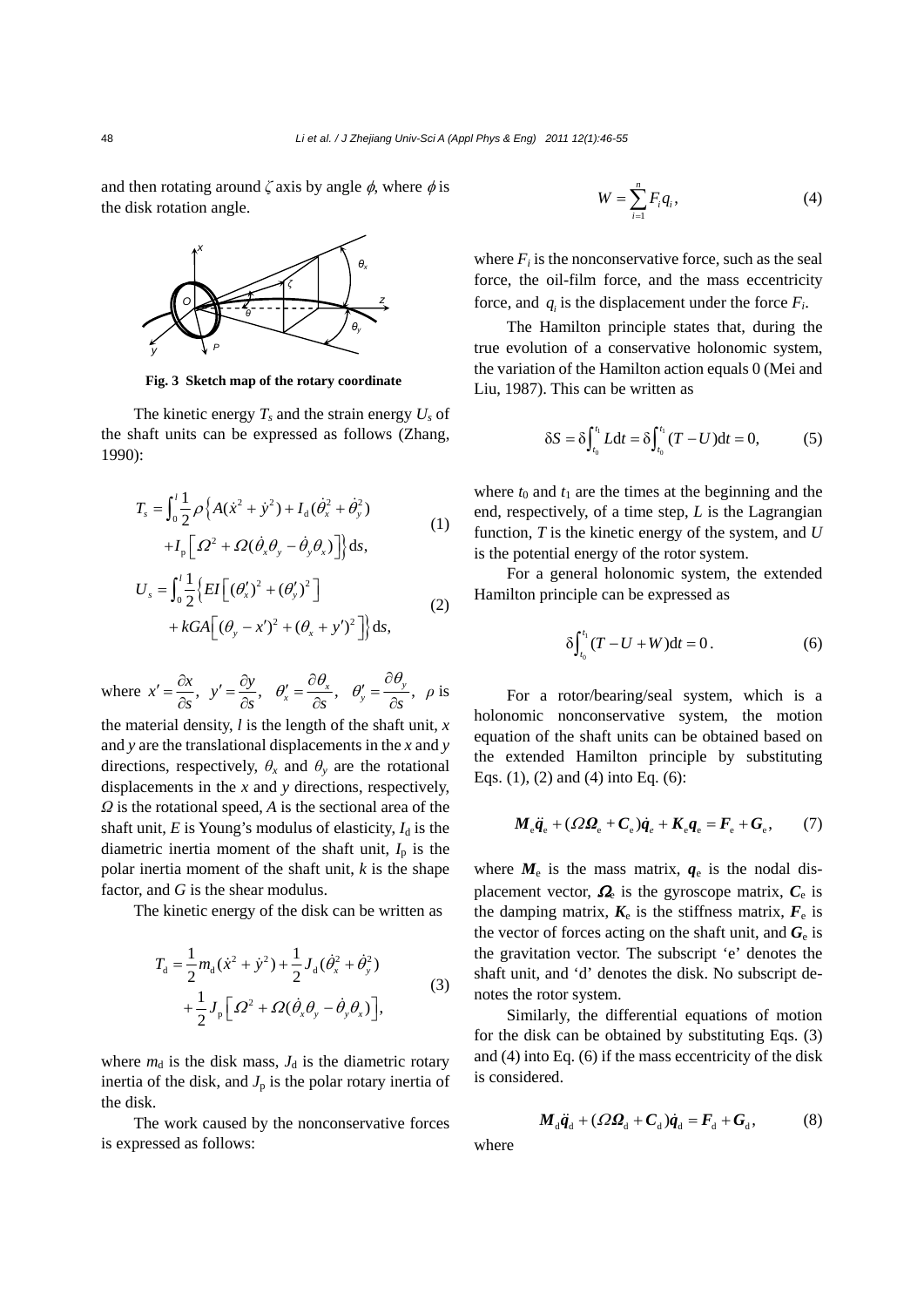$$
M_{\rm d} = \begin{bmatrix} m_{\rm d} & & & \\ & m_{\rm d} & & \\ & & J_{\rm d} & \\ & & & J_{\rm d} \end{bmatrix}, \quad \Omega_{\rm d} = \begin{bmatrix} 0 & & & \\ & 0 & & \\ & & 0 & J_{\rm p} \\ & & -J_{\rm p} & 0 \end{bmatrix}.
$$

The equations of motion of the rotor/bearing/seal system can be achieved by assembling all shaft units and the disk as follows:

$$
M\ddot{q} + (\Omega \Omega + C)\dot{q} + Kq = F + G, \tag{9}
$$

where  $q=[x_1, y_1, x_2, y_2, x_3, y_3, x_4, y_4, x_5, y_5]^T$ ,  $F=[F_{ox},$  $F_{oy}$ , 0, 0,  $F_{sx}$ + $F_{dx}$ ,  $F_{sy}$ + $F_{dy}$ , 0, 0,  $F_{ox}$ ,  $F_{oy}$ <sup>T</sup>,  $F_{dx}$  $=m_d r_d \Omega^2 \cos(\Omega t)$ , and  $F_{dy}=m_d r_d \Omega^2 \sin(\Omega t)$ .

Then the equations of motion for the rotor system can be nondimensionalized for easier derivation. We can define the dimensionless displacement *Q* and dimensionless time *τ* as

$$
Q = \frac{q}{c_o} = [X_1, Y_1, X_2, Y_2, X_3, Y_3, X_4, Y_4, X_5, Y_5]^T,
$$
  
\n
$$
\tau = \Omega t.
$$
 (10)

Therefore, Eq. (9) can be transformed as

$$
\Omega^2 c_{\rm o} M \ddot{Q} + \Omega c_{\rm o} (\Omega \Omega + C) \dot{Q} + c_{\rm o} K Q = F + G , (11)
$$

where  $c_0$  is the average clearance of bearing.

For simplicity, the short bearing oil film force model is applied to describe the nonlinear oil film force, and its dimensionless form can be written as

$$
\begin{bmatrix} F'_{\text{ox}} \\ F'_{\text{oy}} \end{bmatrix} = \frac{1}{\sigma} \begin{bmatrix} F_{\text{ox}} \\ F_{\text{oy}} \end{bmatrix}
$$
  
= 
$$
\frac{1}{2} \begin{bmatrix} C_2 & -C_3 \\ C_3 & C_2 \end{bmatrix} \begin{bmatrix} X \\ Y \end{bmatrix} - \begin{bmatrix} C_{11} & C_{12} \\ C_{21} & C_{22} \end{bmatrix} \begin{bmatrix} \dot{X} \\ \dot{Y} \end{bmatrix},
$$
(12)

where  $2 / 2$  $\sum_{o}$  $L_o$   $\frac{R_o}{\cdot}$   $\Big| \Big| \frac{L_o}{2R}$  $\sigma = \mu \Omega R_0 L_0 \left(\frac{R_0}{c_0}\right)^2 \left(\frac{L_0}{2R_0}\right)^2$ ,  $F_{\alpha x}$  and  $F_{\alpha y}$  are

the oil film forces in the *x* and *y* directions, respectively. The detailed expressions of  $C_1$ ,  $C_2$ ,  $C_3$ ,  $C_{11}$ ,  $C_{12}$ ,  $C_{21}$ , and  $C_{22}$  can be found in Xu and Zhang (2000).

The Muszynska model is used to describe the nonlinear seal force because it is able to describe well the nonlinear characteristic of seal force (Muszynska and Bently, 1990). Its dimensionless form can be written as

$$
\begin{bmatrix}\nF_{\rm sx} \\
F_{\rm sy}\n\end{bmatrix} = -c_o \begin{bmatrix}\nK - m_{\rm f} \tau_{\rm f}^2 \Omega^2 & \tau_{\rm f} \Omega D \\
-\tau_{\rm f} \Omega D & K - m_{\rm f} \tau_{\rm f}^2 \Omega^2\n\end{bmatrix} \begin{bmatrix}\nX_3 \\
Y_3\n\end{bmatrix} \\
- \Omega c_o \begin{bmatrix}\nD & 2\tau_{\rm f} \Omega m_{\rm f} \\
2\tau_{\rm f} \Omega m_{\rm f} & D\n\end{bmatrix} \begin{bmatrix}\n\dot{X}_3 \\
\dot{Y}_3\n\end{bmatrix} \\
- \Omega^2 c_o \begin{bmatrix}\nm_{\rm f} & 0 \\
0 & m_{\rm f}\n\end{bmatrix} \begin{bmatrix}\n\ddot{X}_3 \\
\ddot{Y}_3\n\end{bmatrix},
$$
\n(13)

where  $\tau_f$  is the average circumferential velocity ratio of fluid, and  $K$ ,  $D$ , and  $m_f$  are the equivalent stiffness, damping, and mass, respectively, of fluid.

If we make *M*′=*M*+diag{0, 0, 0, 0, *m*f, *m*f, 0, 0, 0, 0}, the dimensionless equations of motion can be obtained as

$$
\ddot{Q} + \frac{\Omega \Omega + C}{\Omega M'} \dot{Q} + \frac{K}{\Omega^2 M'} Q = \frac{F' + G}{\Omega^2 c_o M'},
$$
 (14)

where

$$
F' = [\sigma F'_{\alpha}, \sigma F'_{\alpha}, 0, 0, F'_{\alpha} + F_{\alpha}, F'_{\alpha} + F_{\alpha}, 0, 0,
$$
  
\n
$$
\sigma F'_{\alpha}, \sigma F'_{\alpha} ]^{T},
$$
  
\n
$$
\begin{bmatrix} F'_{\alpha} \\ F'_{\alpha} \end{bmatrix} = -c_{\alpha} \begin{bmatrix} K - m_{\text{f}} \tau_{\text{f}}^2 \Omega^2 & \tau_{\text{f}} \Omega D \\ -\tau_{\text{f}} \Omega D & K - m_{\text{f}} \tau_{\text{f}}^2 \Omega^2 \end{bmatrix} \begin{bmatrix} X_3 \\ Y_3 \end{bmatrix} -\Omega c_{\alpha} \begin{bmatrix} D & 2\tau_{\text{f}} \Omega m_{\text{f}} \\ 2\tau_{\text{f}} \Omega m_{\text{f}} & D \end{bmatrix} \begin{bmatrix} \dot{X}_3 \\ \dot{Y}_3 \end{bmatrix}.
$$

Eq. (14) describes a nonlinear dynamic model of the rotor/bearing/seal system. The numerical solutions of this nonlinear equation can be obtained using the fourth order Runge-Kutta method.

#### **3 Numerical results and discussion**

#### **3.1 Analytical methods**

To illustrate the nonlinear dynamics of the rotor system, bifurcation diagrams, largest Lyapunov exponents, phase trajectory diagrams, and Poincaré maps are used. These classical analytical methods will be briefly introduced as follows.

1. Bifurcation diagrams. A bifurcation diagram captures the essential dynamics of a rotor system. It is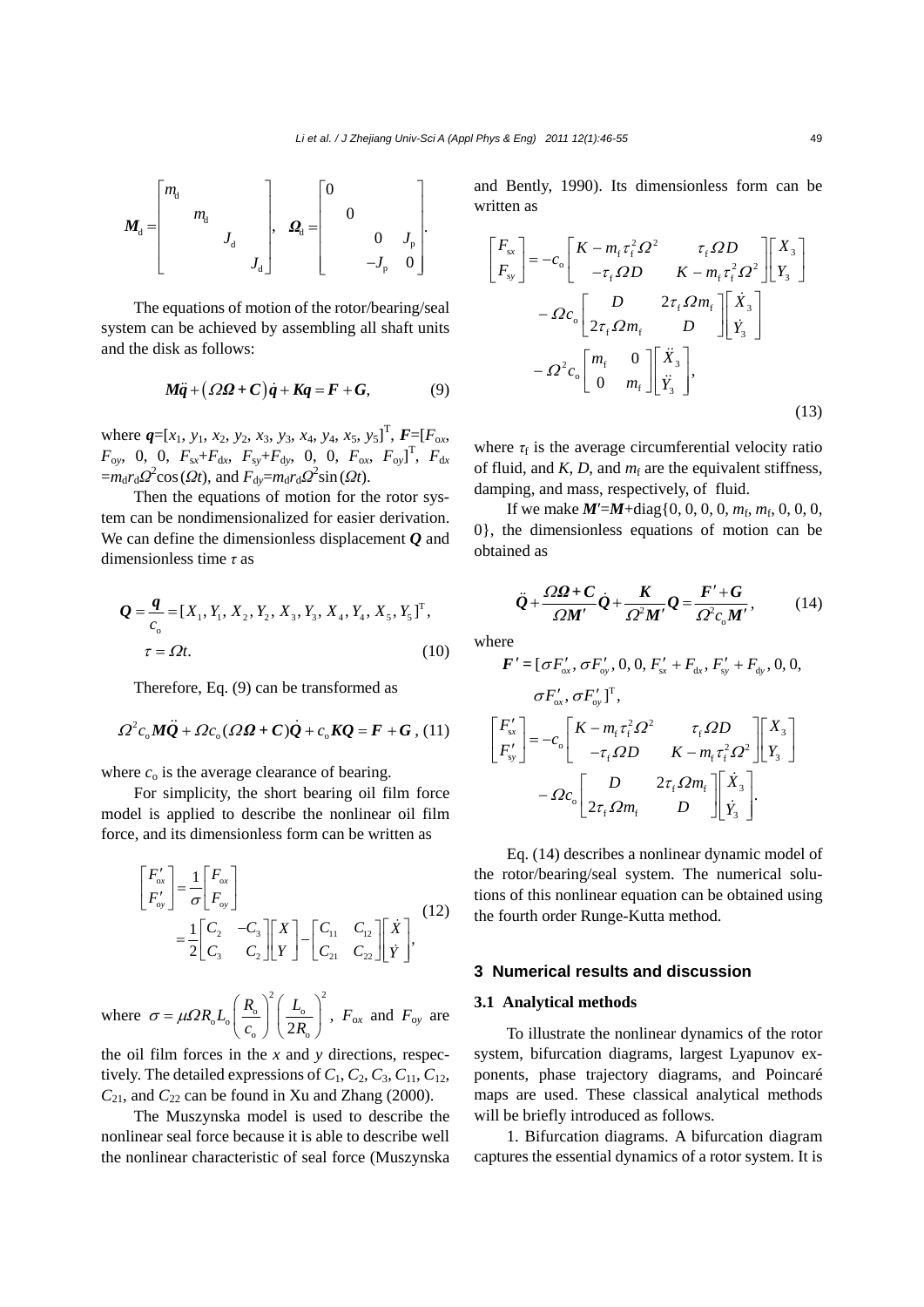a useful tool in that we can understand the system by observing its nonlinear dynamic response. In the present analysis, the bifurcation diagrams are generated using two control parameters, namely the rotational speed *Ω*, and the dimensionless displacement in the *x* or *y* direction, *X* or *Y*, respectively. Then the variation of return points in the Poincaré map of dimensionless time can be plotted against the control parameter.

2. Largest Lyapunov exponents. Lyapunov exponents quantify the exponential divergence of the initially close state-space trajectories, and estimate the amount of chaos in a system. The usual test for chaos is by the calculation of the largest Lyapunov exponent. A positive largest Lyapunov exponent indicates chaos. If the largest value is equal to zero, it indicates periodic or quasi-periodic dynamics (Rosenstein *et al.*, 1993). If all Lyapunov exponents are negative, then the stable critical point is an attractor.

3. Phase trajectory diagrams. By numerical integration of the equations of rotor motion, the *y* coordinate, which denotes the dimensionless speed in the *x* or *y* direction, can be plotted against the *x* coordinate which stands for the dimensionless displacement in the *x* or *y* direction as time increases.

4. Poincaré maps. A Poincaré map can be interpreted as a discrete dynamical system with a state space that is one dimension smaller than the original continuous dynamical system. Since it preserves many properties of the periodic and quasi-periodic orbits of the original system, it is often used to investigate periodic or quasi-periodic dynamical systems. A Poincaré section is a stroboscopic picture of the motion in a phase plane, and consists of points time-wise at a constant interval of *T* ( $T = 2\pi/Q$ ). A point on a Poincaré section is referred to as a return point. The projection of a Poincaré section on the *X*(*nT*)-*Y*(*nT*) plane is referred to as a Poincaré map of the motion (Cheng *et al.*, 2007b).

#### **3.2 Numerical analysis and results**

Because of the strong nonlinearity of the rotor system coupling with the nonlinear oil film force and the nonlinear seal force, the dimensionless equations of motion are difficult to solve using conventional perturbation methods. In this study, the numerical analysis was performed using the fourth order Runge-Kutta method with adaptive step control to reduce the local truncation error of every step. The partial test parameters of the numerical calculation are given in Table 1. In the numerical calculation, the ODE45 solver in MATLAB was employed, which gives the user limited control over the algorithm. The initial displacements and velocities of the disk center and the two bearings were 0.01. The dimensionless time ranged from 0 to  $800\pi$ , and the time step was  $0.01\pi$ . Thus, 80001 data points could be obtained. The latter 40001 data points were plotted, while the first 40000 were discarded considering the iteration veracity.

**Table 1 Partial test parameters**

| Structural        | Value   | Structural       | Value  |
|-------------------|---------|------------------|--------|
| parameter         |         | parameter        |        |
| Length of         | 1.0     | Rotor density    | 7810   |
| rotor $(m)$       |         | $(kg/m^3)$       |        |
| Length of the     | 0.25    | Clearance of the | 0.0002 |
| shaft unit (m)    |         | bearing (m)      |        |
| Diameter of the   | 0.05    | Length of the    | 0.0252 |
| shaft $(m)$       |         | bearing (m)      |        |
| Diameter of       | 0.5     | Radius of the    | 0.0252 |
| the disk $(m)$    |         | bearing (m)      |        |
| Length of the     | 0.052   | Clearance of the | 0.001  |
| seal (m)          |         | seal (m)         |        |
| Mass eccentricity | 0.00006 |                  |        |
| of the disk (m)   |         |                  |        |

### 3.2.1 Impact of the rotational speed

Rotational speed is one of the important parameters that affect the dynamic response of a rotor system. Fig. 4 shows the bifurcation diagrams and Lyapunov exponents of the dimensionless displacement *X* at the bearings and the disk. The rotational speed is used as the control parameter, and ranges from 80 to 1000 rad/s. The response of the rotor system becomes more complicated with increasing rotational speed. There is only one point in the bifurcation diagram (Figs. 4a and 4b), and the rotor system is in motion of period-one when *Ω*<343 rad/s. The periodone motion loses its stability and a typical period doubling bifurcation takes place at *Ω*=343 rad/s, and correspondingly the largest Lyapunov exponents (Figs. 4c and 4d) change their values from negative to zero. The motion of the system then remains doubleperiodic until the quasi-period bifurcation occurs at *Ω*=458 rad/s. The motion of the system remains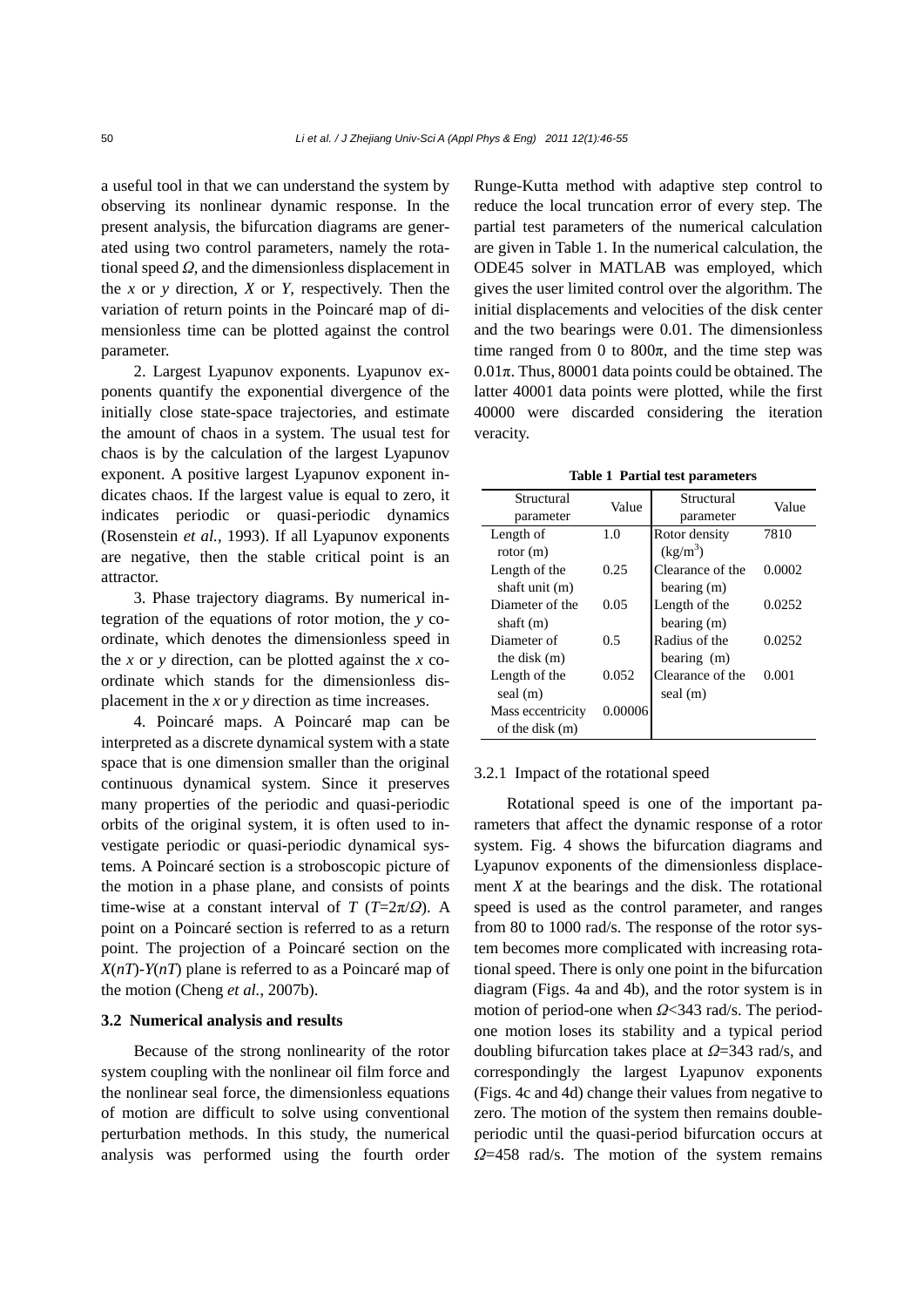quasi-periodic in the range [458, 584] rad/s. Fig. 4 shows that the dynamics of the system change and the motion becomes chaotic at *Ω*=584 rad/s, which is reflected by the largest Lyapunov exponents being positive. The chaotic motion is random and seemingly out of order, and cannot be forecasted for long term. The motions of the bearings and the disk then return to quasi-periodic at *Ω*=648 rad/s, as shown by the largest Lyapunov exponents. As the rotational speed gradually increases, the motions appear quintuple-periodic in the range [656, 712] rad/s. Finally, the motions shift between quasi-periodic and multi-periodic when *Ω*≥712 rad/s.



**Fig. 4 Bifurcation diagram at the left bearing (a) and at the disk (b), Lyapunov exponents at the left bearing (c) and at the disk (d) of the rotor system** 

The Poincaré maps and the phase trajectory diagrams of the disk under different rotational speeds are plotted in Figs. 5–10. For convenience, only the data of the dimensionless translation displacement in the *x* direction were used to generate the diagrams. Fig. 5 presents the dynamic characteristics of the rotor system at *Ω*=300 rad/s. The disk is synchronous to the period-one motion when the rotation is slow and only one corresponding point is shown in the Poincaré map (Fig. 5a). At *Ω*=400 rad/s (Fig. 6), there are two isolated points in the Poincaré maps which collectively represent the double-periodic motion. At *Ω*=500 rad/s (Fig. 7), the figures represent the quasi-periodic motion and the phase trajectory diagram shows irregular motion. There is a closed curve in the Poincaré maps. At *Ω*=600 rad/s (Fig. 8), the figures represent chaotic motion, not following any discernable regular pattern but varying in an unpredictable way. There are two isolated closed curves in the Poincaré maps and the phase trajectory is irregular. At *Ω*=700 rad/s (Fig. 9), there are five isolated points in the Poincaré maps and the phase trajectory diagrams show quintupleperiodic motion. At *Ω*=800 rad/s (Fig. 10), a closed curve in the Poincaré maps and irregular motion in the phase trajectory diagram of the disk demonstrate typical quasi-periodic motion.



**Fig. 5 Responses of the rotor at the disk at** *Ω***=300 rad/s**  (a) Poincaré map; (b) Phase trajectory diagram



**Fig. 6 Responses of the rotor at the disk at** *Ω***=400 rad/s**  (a) Poincaré map; (b) Phase trajectory diagram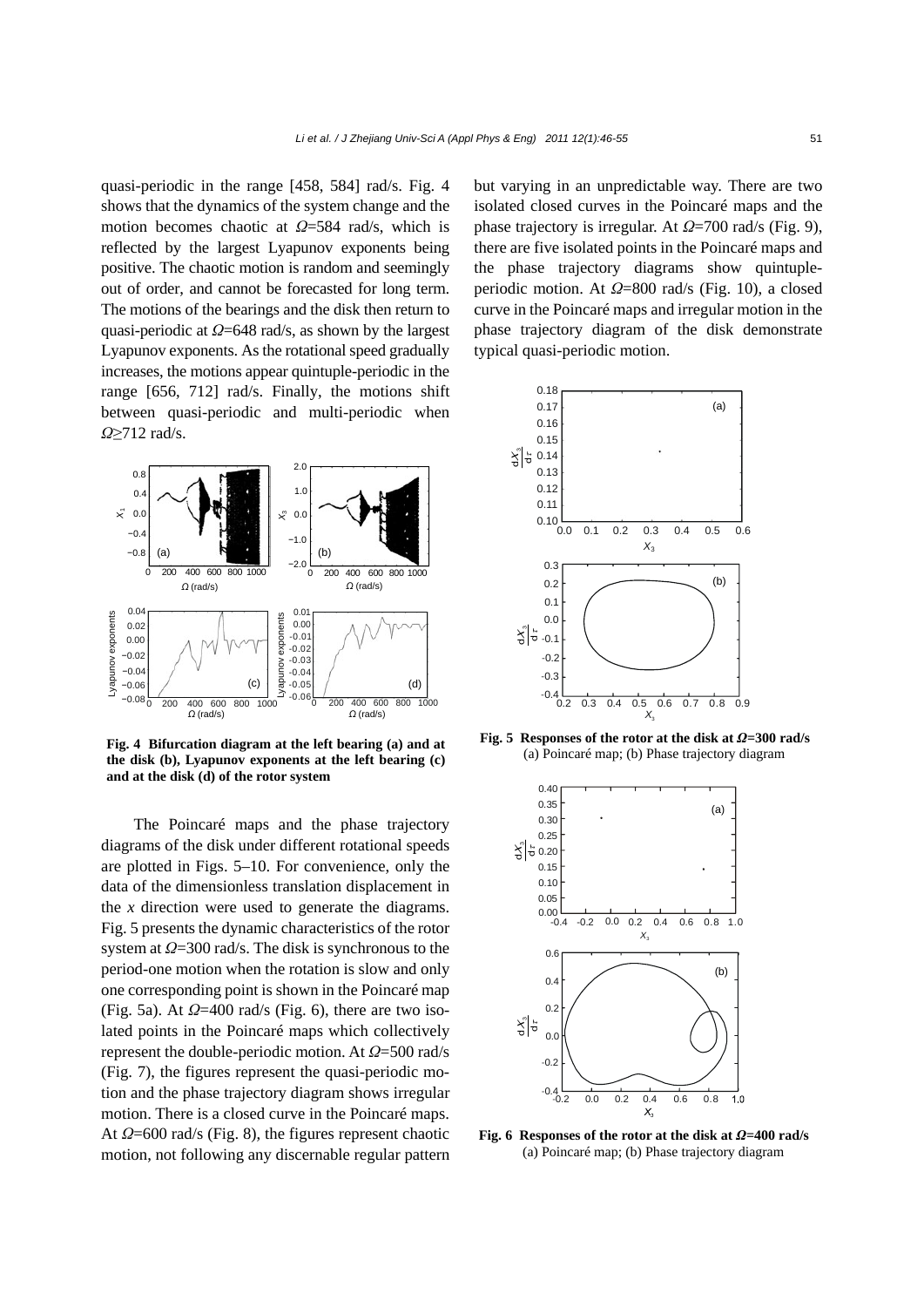

**Fig. 7 Responses of the rotor at the disk at** *Ω***=500 rad/s** (a) Poincaré map; (b) Phase trajectory diagram



**Fig. 9 Responses of the rotor at the disk at** *Ω***=700 rad/s** (a) Poincaré map; (b) Phase trajectory diagram



**Fig. 8 Responses of the rotor at the disk at** *Ω***=600 rad/s** (a) Poincaré map; (b) Phase trajectory diagram



**Fig. 10 Responses of the rotor at the disk at** *Ω***=800 rad/s** (a) Poincaré map; (b) Phase trajectory diagram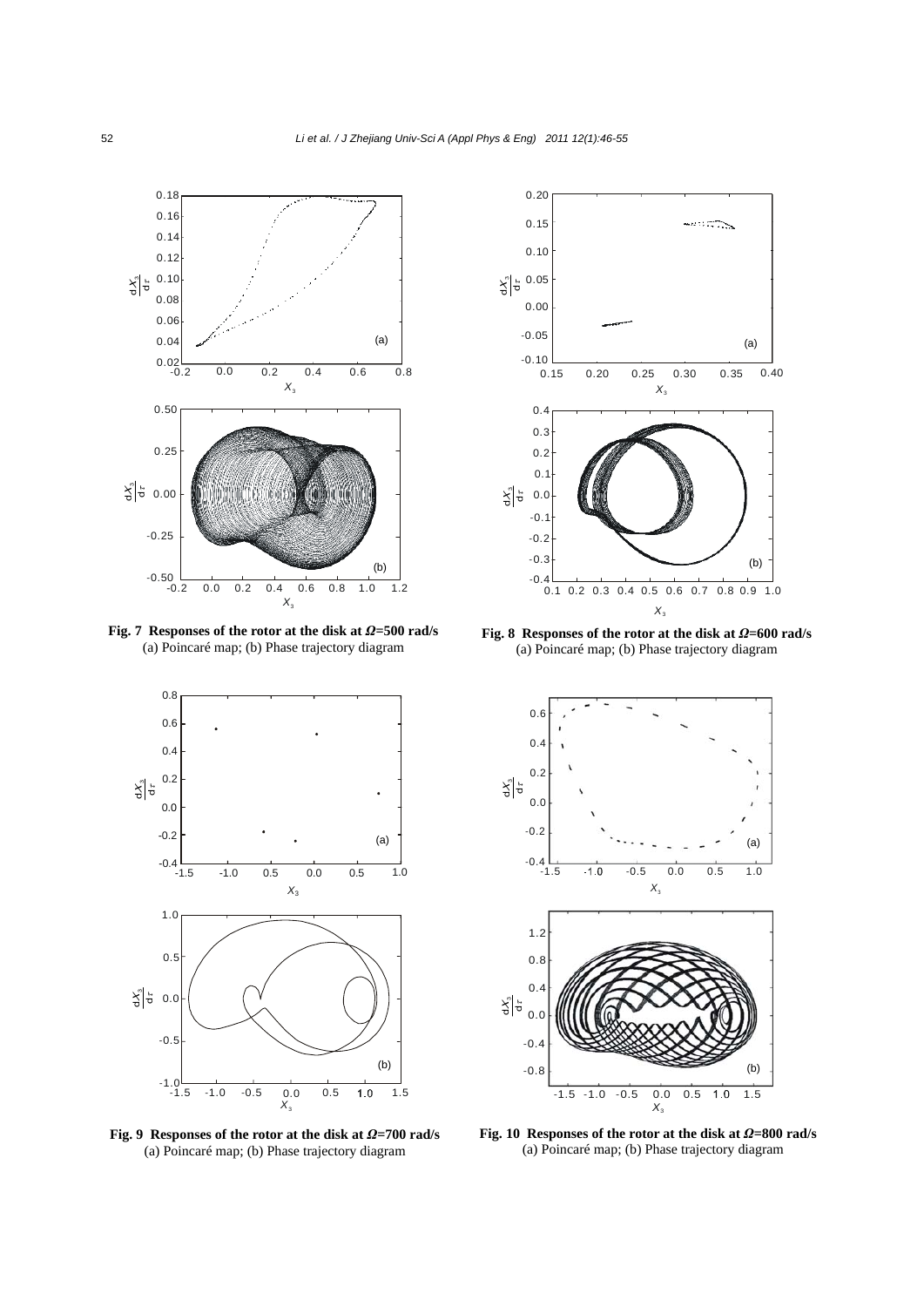For the analysis of the specific effects on the rotor dynamic characteristic of the pressure drop in seal  $(\Delta p)$ , the seal length  $(L_s)$ , the seal clearance  $(c_s)$ , and the mass eccentricity of disk  $(r_d)$ , different bifurcation diagrams were obtained with different parameters under some rotational speed (i.e., *Ω*= 480 rad/s).

## 3.2.2 Impact of the pressure drop Δ*p*

Fig. 11 shows the bifurcation diagrams obtained when the pressure drop in the seal is adopted as the bifurcation parameter and ranges from 0.2 to 1.0 MPa, for  $r_d$ =0.06 mm,  $L_s$ =52 mm, and  $c_s$ =1 mm. The characteristics of the system motion can be generalized as follows: quasi-periodic motion alternating with multiperiodic motion→quasi-periodic motion→periodic motion. The diagrams show that the increase in the pressure drop leads to system instability and the motion state changes frequently when Δ*p*≤0.49 MPa. With increasing  $\Delta p$  ( $\Delta p$ >0.49 MPa), the amplitude of the system decreases and the system returns to periodic motion when the pressure drop is higher than 0.7 MPa.



**Fig. 11 Bifurcation behavior of the rotor with increasing pressure drop** 

(a) Bifurcation of *x*-response at the bearing; (b) Bifurcation of *y*-response at the bearing; (c) Bifurcation of *x*-response at the disk; (d) Bifurcation of *y*-response at the disk

#### 3.2.3 Impact of the seal clearance *c*<sup>s</sup>

Fig. 12 shows the bifurcation diagrams obtained when the seal clearance is adopted as the bifurcation parameter and ranges from 0.1 to 2 mm, for  $r_{d}=0.06$  mm,  $L_{s}=52$  mm, and  $\Delta p=0.5$  MPa. With increasing *c*s, the motion characteristics can be described as: double-periodic motion→periodic motion →quasi-periodic motion→multi-periodic motion alternating with quasi-periodic motion and chaotic motion. Under these conditions, the double periodic motion is limited when  $c_s$ =0.28 mm and the system maintains periodic motion in the range [0.28, 0.42] mm. However, at larger seal clearances  $(c \geq 0.42)$ 0.42 mm), the amplitude of the system increases rapidly, and the system demonstrates more complicated motion.



**Fig. 12 Bifurcation behavior of the rotor with increasing seal clearance** 

(a) Bifurcation of *x*-response at the bearing; (b) Bifurcation of *y*-response at the bearing; (c) Bifurcation of *x*-response at the disk; (d) Bifurcation of *y*-response at the disk

#### 3.2.4 Impact of the seal length *L*<sup>s</sup>

Fig. 13 describes the characteristics of system motion when the seal length is adopted as the bifurcation parameter and ranges from 30 to 80 mm, for  $r_d$ =0.06 mm,  $\Delta p$ =0.5 MPa and  $c_s$ =1 mm. The whole motion process can be summarized as: multiple periodic motion→quasi-periodic motion alternating with multiple periodic motion→quasi-periodic motion→periodic motion. The diagrams indicate that increasing seal length causes instability in the system. The multi-periodic motion becomes quasi-periodic motion at  $L_s$ =43 mm and the motion state transits between multiple periodic and quasi-periodic in the range [43, 62] mm. The amplitude of the system starts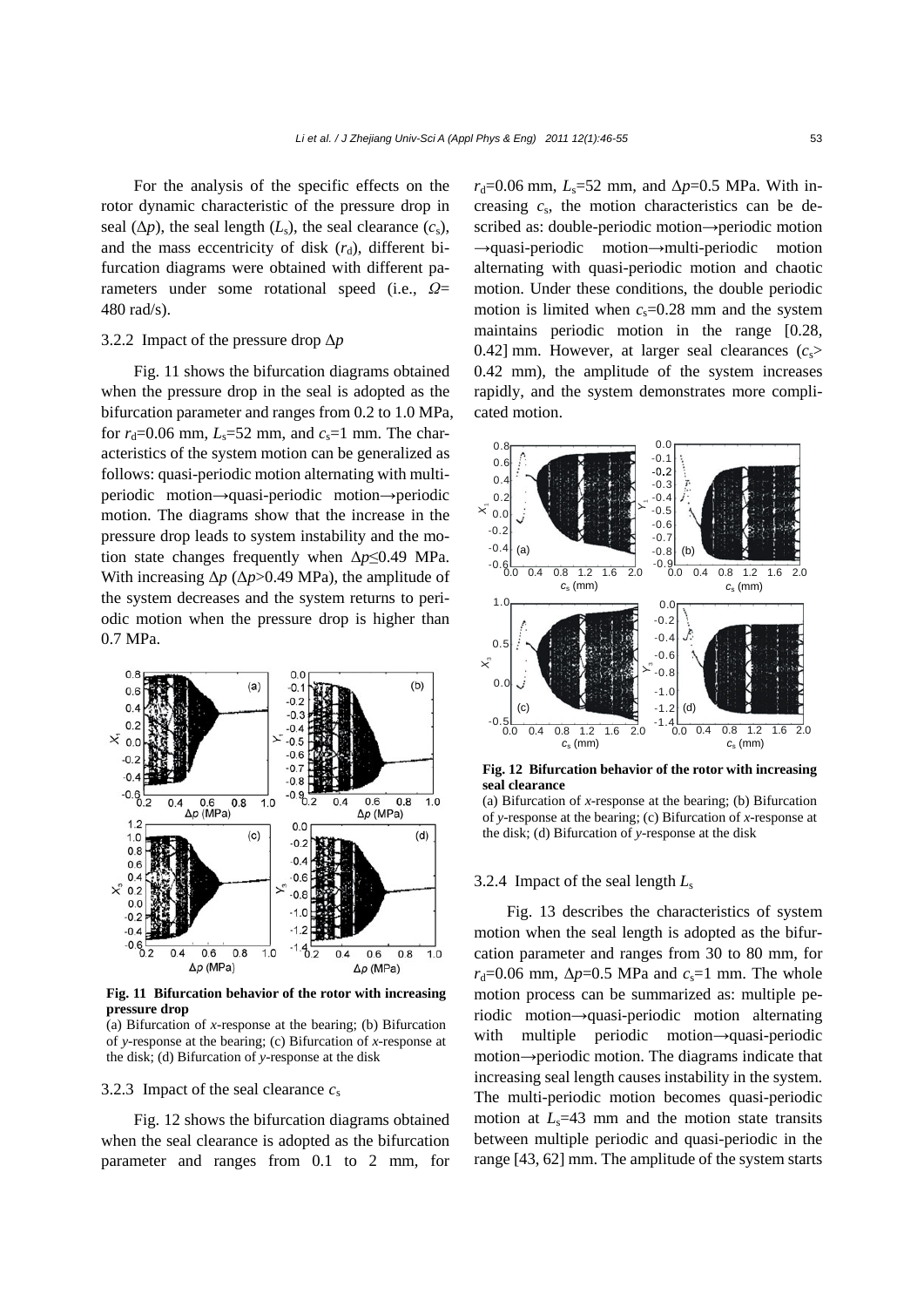to decrease at  $L_s = 52$  mm and the system becomes periodic motion when the seal length is larger than 62 mm.

# 3.2.5 Impact of the mass eccentricity of the disk  $r_d$

Fig. 14 shows the characteristics of system motion when the mass eccentricity of the disk is adopted



**Fig. 13 Bifurcation behavior of the rotor with increasing seal length** 

(a) Bifurcation of *x*-response at the bearing; (b) Bifurcation of *y*-response at the bearing; (c) Bifurcation of *x*-response at the disk; (d) Bifurcation of *y*-response at the disk



**Fig. 14 Bifurcation behavior of the rotor with increasing mass eccentricity of the disk** 

(a) Bifurcation of *x*-response at the bearing; (b) Bifurcation of *y*-response at the bearing; (c) Bifurcation of *x*-response at the disk; (d) Bifurcation of *y*-response at the disk

as the bifurcation parameter and ranges from 0.001 to 0.08 mm, for  $L_s = 52$  mm,  $\Delta p = 0.5$  MPa, and  $c_s = 1$  mm. The whole motion process is summarized as follows: periodic motion→quasi-periodic motion→quasiperiodic motion alternating with chaotic motion  $\rightarrow$ double-periodic motion. The system remains stable at small mass eccentricities  $(r_d<0.055$  mm). However, at  $r_d$ =0.055 mm, the system bifurcates into quasiperiodic motion and the amplitude increases rapidly. In the range [0.055, 0.073] mm, the system shifts between quasi-periodic and chaotic motion. When  $r_d$ =0.073 mm, double-periodic motion occurs.

## **4 Conclusions**

We presented a numerical analysis of the nonlinear dynamic characteristics of a rotor/bearing/ seal system with the coupled effects of the nonlinear oil film force and the nonlinear seal force. A new dynamic equation for the rotor system has been established based on the Hamilton principle and the FEM. The equations of motion have been solved effectively using the fourth order Runge-Kutta method. The dynamic response of the rotor system has been examined in detail using bifurcation diagrams, Lyapunov exponents, phase trajectory diagrams, and Poincaré maps. The numerical results show that the rotational speed of the rotor, the pressure drop in the seal, the seal length, the seal clearance, and the mass eccentricity of the disk are the key parameters, which significantly affect the dynamic characteristics of the rotor system. With the coupled effects of the nonlinear oil film force, the nonlinear seal force, and the mass eccentricity of the disk, the motion of the rotor system shows complicated nonlinearity. It exhibits complex types of periodic, quasi-periodic, double-periodic, multi-periodic, and chaotic vibrations. The discovery of these forms of vibrations could be helpful in further studies of nonlinear vibration in rotor/bearing/seal systems.

#### **References**

- Al-Nahwi, A.A., Paduano, J.D., Nayfeh, S.A., 2003. Aerodynamic-rotordynamic interaction in axial compression systems-part II: impact of interaction on overall system stability. *Journal of Turbomachinery*, **125**(3): 416-424. [doi:10.1115/1.1576431]
- Chang-Jian, C.W., 2010a. Non-linear dynamic analysis of dual